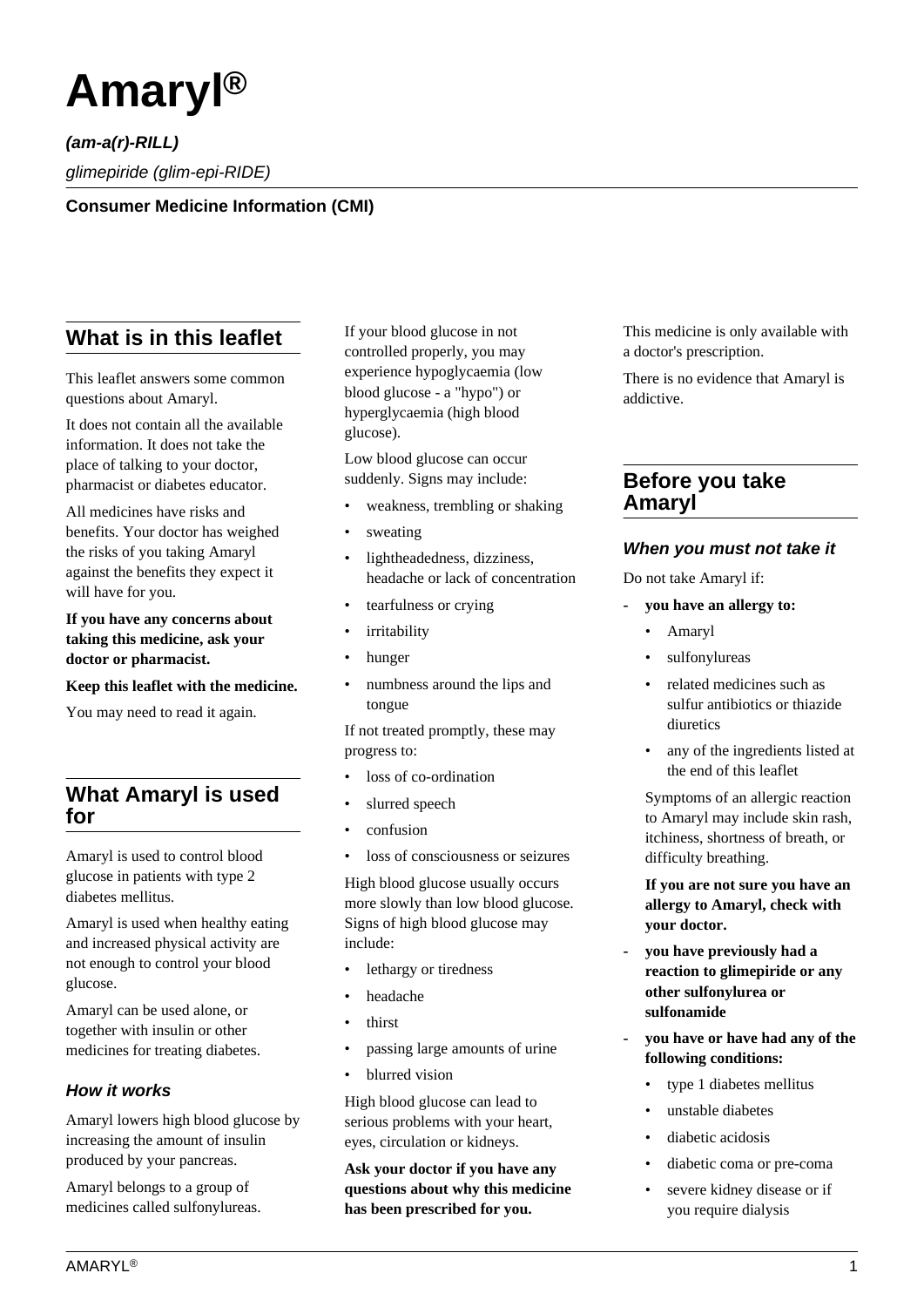$\mathsf{AMARYL}^{\circledR}$  . The contract of the contract of the contract of the contract of the contract of the contract of the contract of the contract of the contract of the contract of the contract of the contract of the contra

severe liver failure

 **If you are not sure if you have any of the above, ask your doctor.**

**- you are pregnant or intend becoming pregnant**

 Insulin is more suitable for controlling blood glucose during pregnancy. Your doctor will replace Amaryl with insulin.

**- you are breastfeeding or plan to breastfeed**

 Amaryl passes into breast milk and therefore there is the possibility that the breastfed baby may be affected.

- **the packaging is torn or shows signs of tampering (or the tablets do not look quite right)**
- **the expiry date printed on the pack has passed**

 If you take this medicine after the expiry date has passed, it may not work as well.

#### **Do not give Amaryl to children.**

There is not enough experience with the use of Amaryl in children.

**If you are not sure whether you should start taking Amaryl, talk to your doctor or pharmacist.**

## **Before you start to take it**

**Tell your doctor if:**

- **you have any allergies to any other medicines or any other substances such as foods, preservatives or dyes**
- **you are breastfeeding or plan to breastfeed**

 Amaryl passes into breast milk and therefore there is the possibility that the breastfed baby may be affected.

- **you have or have had any of the following medical conditions**
	- kidney problems
	- liver problems
	- a history of diabetic coma
	- adrenal, pituitary or thyroid problems
- heart failure
- glucose-6-phosphate dehydrogenase (G6PD) deficiency
- **you drink alcohol in any amount**
- **you do not eat regular meals**
- **you do a lot of exercise or you do heavy exercise or work**
- **you are ill or feeling unwell** Alcohol, diet, exercise and your general health all strongly affect the control of your diabetes.
- **you are taking any other antidiabetic treatment**

**If you have not told your doctor or pharmacist about any of the above, tell them before you start taking Amaryl.**

## **Taking other medicines**

**Tell your doctor, pharmacist or diabetes educator if you are taking any other medicines, including any that you buy without a prescription from your pharmacy, supermarket or health food shop.**

Some medicines may lead to low blood glucose (hypoglycaemia) by increasing the blood glucoselowering effect of Amaryl. These include:

- alcohol
- other medicines used to treat diabetes
- anabolic steroids
- some antibiotics
- some antidepressants
- some medicines used to treat reflux and stomach ulcers
- some anti-inflammatory agents, such as ibuprofen and naproxen
- some medicines used to treat arthritis and gout
- some blood pressure lowering medicines, such as beta-blockers and ACE inhibitors
- some medicines used to treat blood clots, blood vessel problems and irregular heart rhythms
- some cholesterol-lowering and weight reduction medicines
- some cancer and organ transplant treatments

Some medicines may lead to loss of control of your diabetes by weakening the blood glucoselowering effect of Amaryl. These include:

- alcohol
- some antibiotics, such as rifampicin
- some blood pressure, cholesterol and heart medications
- some medicines used to treat reflux and stomach ulcers
- thyroid medication
- some medicines used to treat epilepsy
- corticosteroids, glucagon, adrenaline and other hormonal therapies
- oral contraceptives
- some asthma medicines, preparations for coughs and colds, and weight reduction medicines
- some fluid and glaucoma medications
- large doses of laxatives
- some psychiatric and sedating medications

Amaryl may change the effects of other medicines. These include:

• coumarin derivatives, which are used to prevent blood clots

Some medicines may hide the symptoms of low blood glucose (hypoglycaemia). These include:

- alcohol
- certain heart medications, such as beta-blockers

You may need different amounts of your medicine or you may need to take different medicines. Your doctor, pharmacist or diabetes educator can tell you what to do if you are taking any of these medicines. They also have a complete list of medicines to be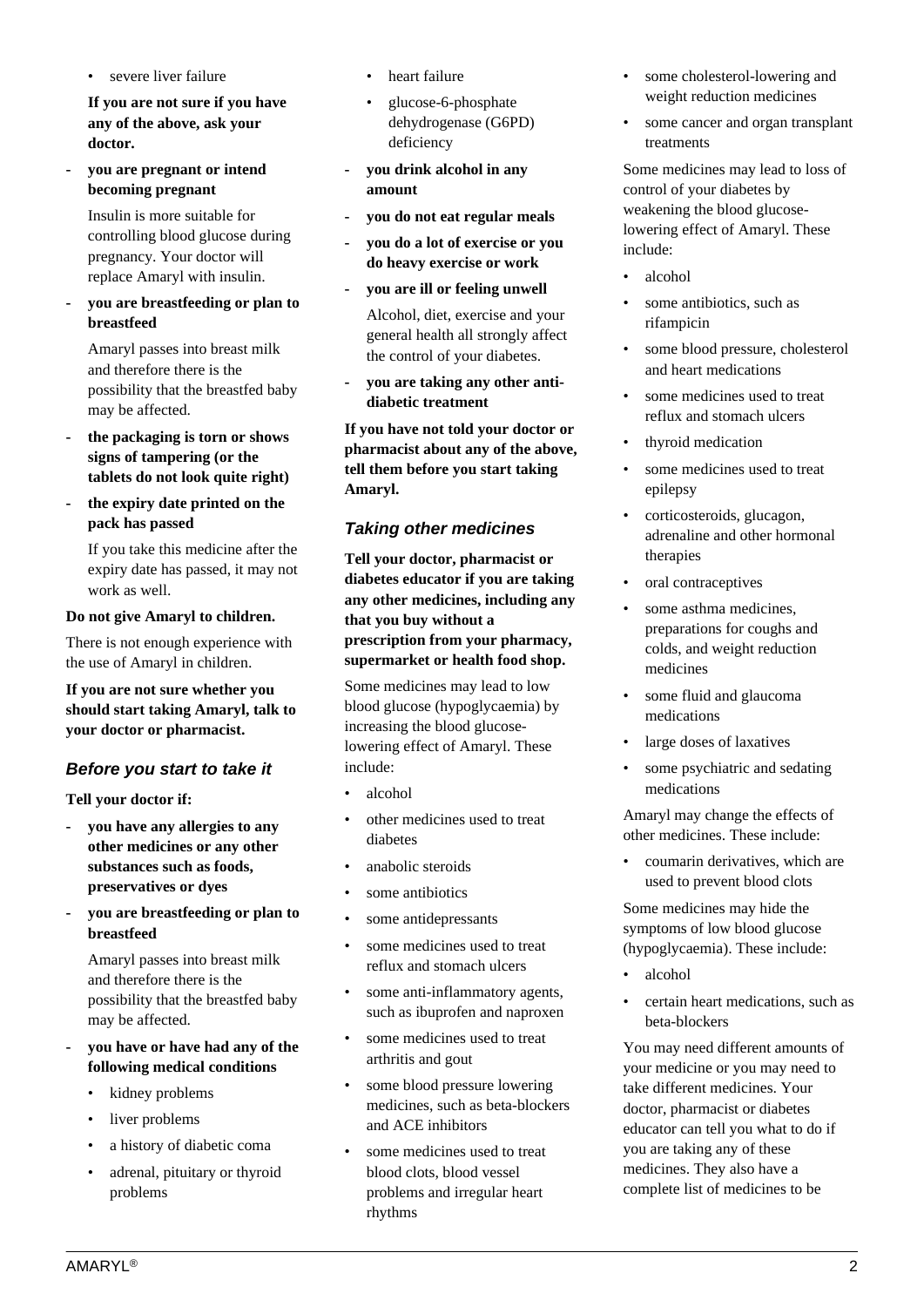careful with or avoid while taking Amaryl.

**Ask your doctor or pharmacist if you are not sure if you are taking any of these medicines.**

# **How to take Amaryl**

#### **Follow all directions given to you by your doctor, pharmacist or diabetes educator carefully.**

They may differ from the information contained in this leaflet.

**If you do not understand the instructions on the box, ask your doctor or pharmacist for help.**

### **How much to take**

Your doctor will tell you how many tablets to take each day. Your doctor may increase or decrease the dose, depending on your blood glucose levels.

#### **How to take it**

**Swallow the tablets whole with a glass of water.**

#### **When to take it**

#### **You must make sure that you take Amaryl just before or with a meal.**

Amaryl tablets are usually taken once a day, immediately before breakfast. If you eat only a light breakfast, you should delay taking the tablet until after the first main meal of the day (eg lunch).

**Do not skip meals while taking Amaryl.**

## **How long to take it**

**Continue to take Amaryl for as long as your doctor recommends. Make sure you keep enough Amaryl to last over weekends and holidays.**

Amaryl will help control your diabetes but will not cure it. Therefore, you may have to take it for a long time.

## **If you forget to take it**

**If it is almost time for your next dose, skip the dose you missed and take your next dose when you are meant to. Otherwise, take it as soon as you remember, and then go back to taking your medicine as you would normally.**

Missed doses can cause high blood glucose (hyperglycaemia).

**If you are not sure whether to skip the dose, talk to your doctor or pharmacist.**

**Do not take a double dose to make up for the dose that you missed.**

If you double a dose, this may cause low blood glucose (hypoglycaemia).

## **If you take too much (overdose)**

**Immediately telephone your doctor or pharmacist or the Poisons Information Centre (13 11 26 in Australia; 0800 POISON or 0800 764 766 in New Zealand), or go to Accident and Emergency at your nearest hospital if you think that you or anyone else may have taken too much Amaryl.**

**Do this even if there are no signs of discomfort or poisoning.**

You may need urgent medical attention.

If you take too much Amaryl, you may experience the symptoms of low blood glucose (hypoglycaemia).

#### **At the first signs of hypoglycaemia, raise your blood glucose quickly by taking one of the following:**

- 5-7 jelly beans
- 3 teaspoons of sugar or honey
- 1/2 can of a sugar-containing soft drink
- 2-3 concentrated glucose tablets

**Unless you are within 10 to 15 minutes of your next meal, follow up with extra carbohydrates, e.g. plain biscuits, fruit or milk, when over the initial symptoms.**

Taking this extra carbohydrate will prevent a second drop in your blood glucose level.

If not treated quickly, these symptoms may progress to loss of co-ordination, slurred speech, confusion, loss of consciousness and seizures.

## **While you are using Amaryl**

#### **Things you must do**

**If you become pregnant while you are taking Amaryl, stop taking it and tell your doctor immediately.**

**If you are about to be started on any new medicine, tell your doctor and pharmacist that you are taking Amaryl.**

**Tell all doctors, dentists and pharmacists who are treating you that you are taking Amaryl.**

**If you plan to have surgery that needs a general anaesthetic, tell your doctor or dentist that you are taking Amaryl.**

**Make sure all friends, relatives, workmates or carers know that you have diabetes. Make sure they can recognise the symptoms of hypoglycaemia and know how to treat them. Provide them with the telephone number for your doctor, the Poisons Information Centre (13 11 26 in Australia; 0800 POISON or 0800 764 766 in New Zealand) and Emergency Services.**

#### **Always carry some sugary food or drink with you.**

If you experience any of the symptoms of low blood glucose (hypoglycaemia), immediately eat some sugary food or have a drink, e.g. lollies, biscuits or fruit juice. Diet and low calorie soft drinks do NOT contain sugar and are unsuitable to take for hypoglycaemia.

If you are elderly or are taking other medicines for diabetes, the risk of hypoglycaemia is increased.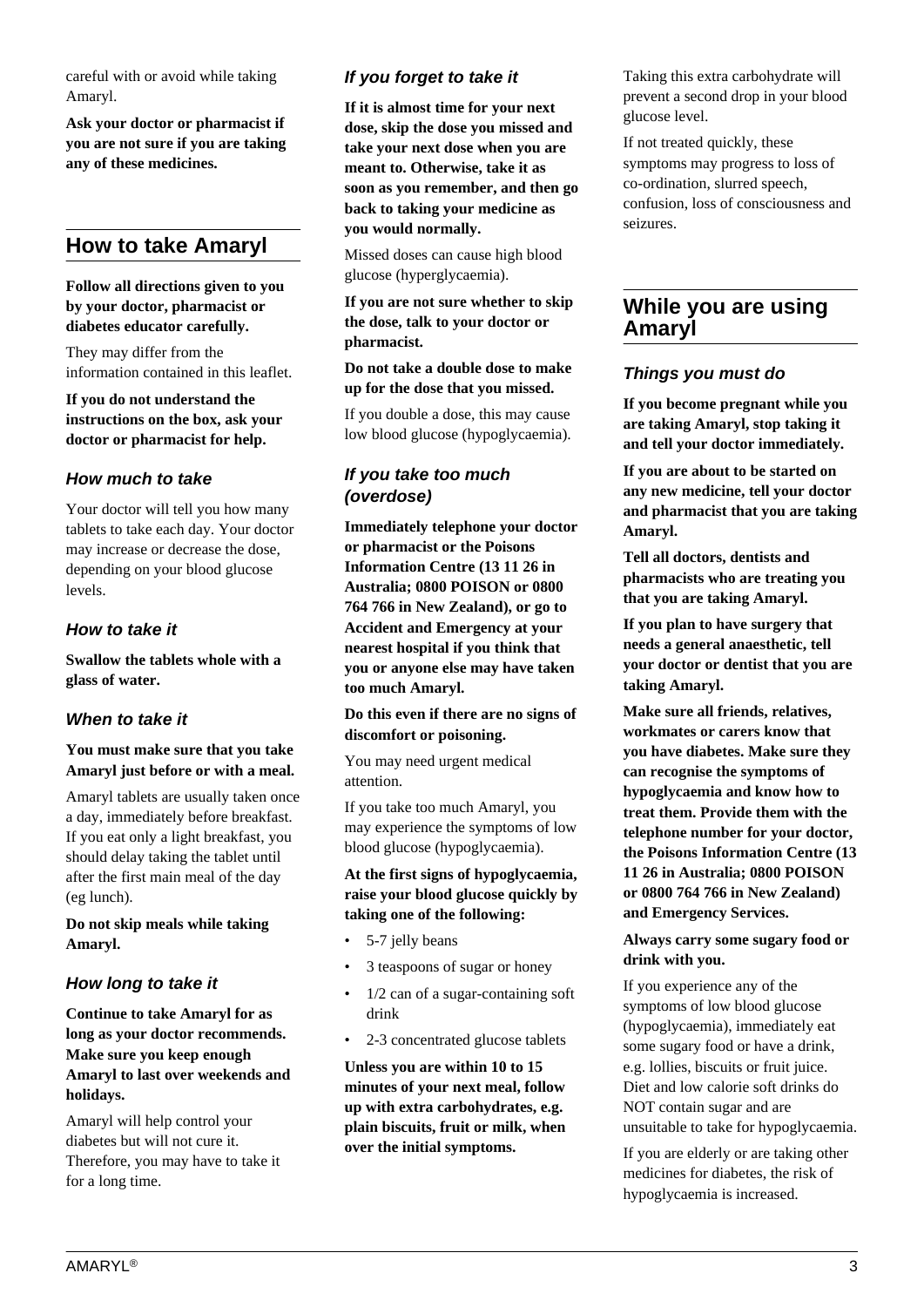The risk of hypoglycaemia is also increased in the following situations:

- too much Amaryl
- too much or unexpected exercise
- delayed meal or snack
- too little food

#### **If you experience any of the signs of high blood glucose (hyperglycaemia), contact your doctor immediately.**

The risk of hyperglycaemia is increased in the following situations:

- undiagnosed or uncontrolled diabetes
- illness, infection or stress
- too little Amaryl
- certain other medicines
- too little exercise
- sudden immobilisation, e.g. after an accident
- eating more carbohydrate than normal

#### **If you become ill or experience extra stress, injury, fever, infection or need surgery, tell your doctor.**

Your blood glucose may become difficult to control at these times. Your doctor may decide to change your treatment and use insulin instead of Amaryl.

#### **Make sure you check your blood glucose levels regularly.**

This is the best way to tell if your diabetes is being controlled properly. Your doctor or diabetes educator will show you how and when to do this.

#### **Visit your doctor for regular checks of your eyes, feet, kidneys, heart, circulation, blood and blood pressure.**

#### **Carefully follow your doctor's and/ or dietician's advice on diet, drinking alcohol and exercise.**

If you drink alcohol while taking Amaryl, you may get flushing, headache, breathing difficulties, rapid heart beat, stomach pains or feel sick and vomit.

**Tell your doctor immediately if you notice the return of any**

#### **symptoms you had before starting Amaryl.**

These may include lethargy or tiredness, headache, thirst, passing large amounts of urine and blurred vision.

These may be signs that Amaryl is no longer working, even though you may have been taking it successfully for some time.

## **Things you must not do**

**Do not give Amaryl to anyone else, even if they have the same condition as you.**

**Do not skip meals while taking Amaryl.**

## **Things to be careful of**

#### **Protect your skin when you are in the sun, especially between 10am and 3pm.**

Amaryl may cause your skin to be more sensitive to sunlight than it is normally. Exposure to sunlight may cause a skin rash, itching, redness, or a severe sunburn.

**If outdoors, wear protective clothing and use a 15+ sunscreen. If your skin does appear to be burning, tell your doctor immediately.**

**If you have to be alert, e.g. when driving, be especially careful not to let your blood glucose levels fall too low.**

Low blood glucose levels may slow your reaction time and affect your ability to drive or operate machinery. Drinking alcohol can make this worse. However, Amaryl by itself is unlikely to affect how you drive or operate machinery.

#### **Make sure you know how you react to Amaryl before you drive a car, operate machinery or do anything else that could be dangerous if you are dizzy or lightheaded. If this occurs, do not drive.**

If you are travelling, it is a good idea to:

wear some form of identification showing you have diabetes

- carry some form of sugar to treat hypoglycaemia if it occurs, e.g. sugar sachets or jelly beans
- carry emergency food rations in case of a delay, e.g. dried fruit, biscuits or muesli bars
- keep Amaryl readily available

**If you become sick with a cold, fever or flu, it is very important to continue taking Amaryl, even if you feel unable to eat your normal meal. If you have trouble eating solid foods, use sugar-sweetened drinks as a carbohydrate substitute or eat small amounts of bland food.**

Your diabetes educator or dietician can give you a list of food to use for sick days.

# **Side effects**

#### **Tell your doctor or pharmacist as soon as possible if you do not feel well while you are taking Amaryl.**

Amaryl helps most people with diabetes, but it may have unwanted side effects in a few people.

All medicines can have side effects. Sometimes they are serious, most of the time they are not. You may need medical treatment if you get some of the side effects.

#### **Ask your doctor or pharmacist to answer any questions you may have.**

#### **Tell your doctor or pharmacist if you notice any of the following and they worry you:**

- signs of hypoglycaemia, which may include weakness, trembling or shaking, sweating, lightheadedness, headache, dizziness, lack of concentration, tearfulness or crying, irritability, hunger and numbness around the lips and fingers
- eye problems, including blurred or double vision
- stomach upset including nausea (feeling sick) and vomiting